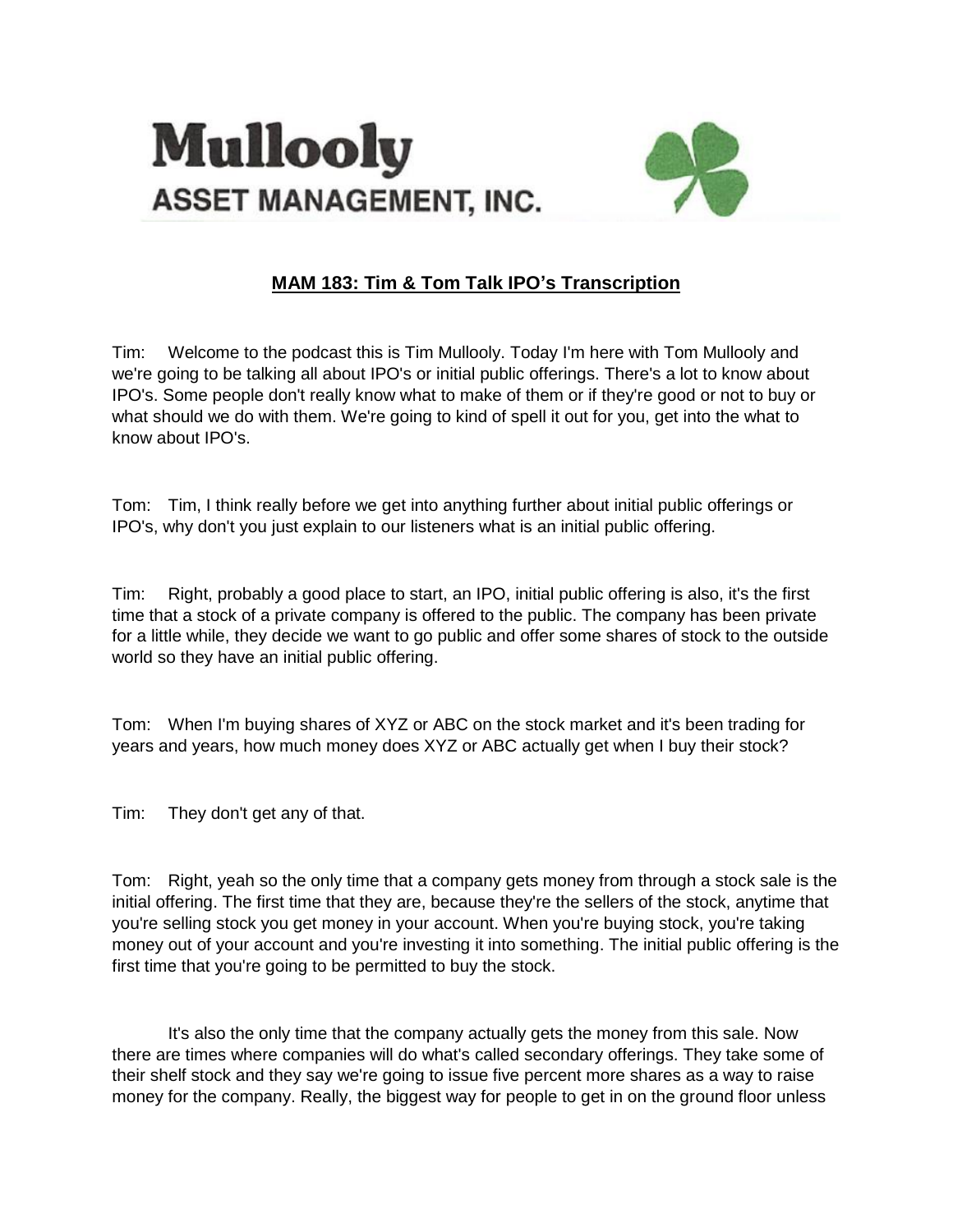you're an insider is through that initial public offering. I think a lot of people, new investors may not understand when you're buying shares of Microsoft, Microsoft doesn't get that money. You're actually just trading hands with someone else who's looking to sell Microsoft and you're buying their shares, that's really how it works.

Tim: Yeah and there's a lot of different market adages that you'd hear about IPO's. Sometimes if an IPO goes down people will say, well that's just the insiders selling their shares, why would you want to buy the company if the insiders are selling.

Tom: That's a really good point and a lot of IPO's or initial public offerings, if they don't work out that seems to be the recurring theme that you hear, well the insiders are selling which technically is true.

Tim: It's true but it's easy to say that in hindsight.

Tom: There's so many reasons why a stock can go down. Very few of them have anything specifically to do with that company, maybe their sector's out of favor, maybe that the market went down, the market was pulling back when the company went public. That's out of everybody's control. Yeah, we hear that a lot when folks buy or there's a popular initial public offering that a lot of people want and the stock goes down. Well the insiders are selling, why would you ever want to buy if insiders are selling.

Tim: Right but then it also works on the flip side as well. There's another adage, people can say well hey, if you bought ten shares of Google back at the IPO you'd be a millionaire by now. Again, hindsight is always 20/20. It's so easy to sit back here, play Monday morning quarterback and say yeah, you probably should've or it would've been a good idea to buy Google at the IPO if you could have but you know.

Tom: The news this week as we're recording this, some people are making note of the fact that Amazon has been publicly traded now for 20 years. If you had bought Amazon at the IPO and held onto it this entire time for 20 years you'd be a lot better off. I don't even know what the percentage returns are, they're gigantic. However, the likelihood of someone buying shares of Amazon on the IPO and holding onto them for 20 years is very small, very small. There are a lot of people who bought Amazon, sold Amazon, made a profit, bought it again, made more money, bought it, lost money. Amazon was an extremely volatile stock remember for 20 years we've been hearing from the company that they didn't make a profit this quarter. That freaks a lot of people out because a lot of people like to value their stocks based on what the companies are earning and what they're projected to earn.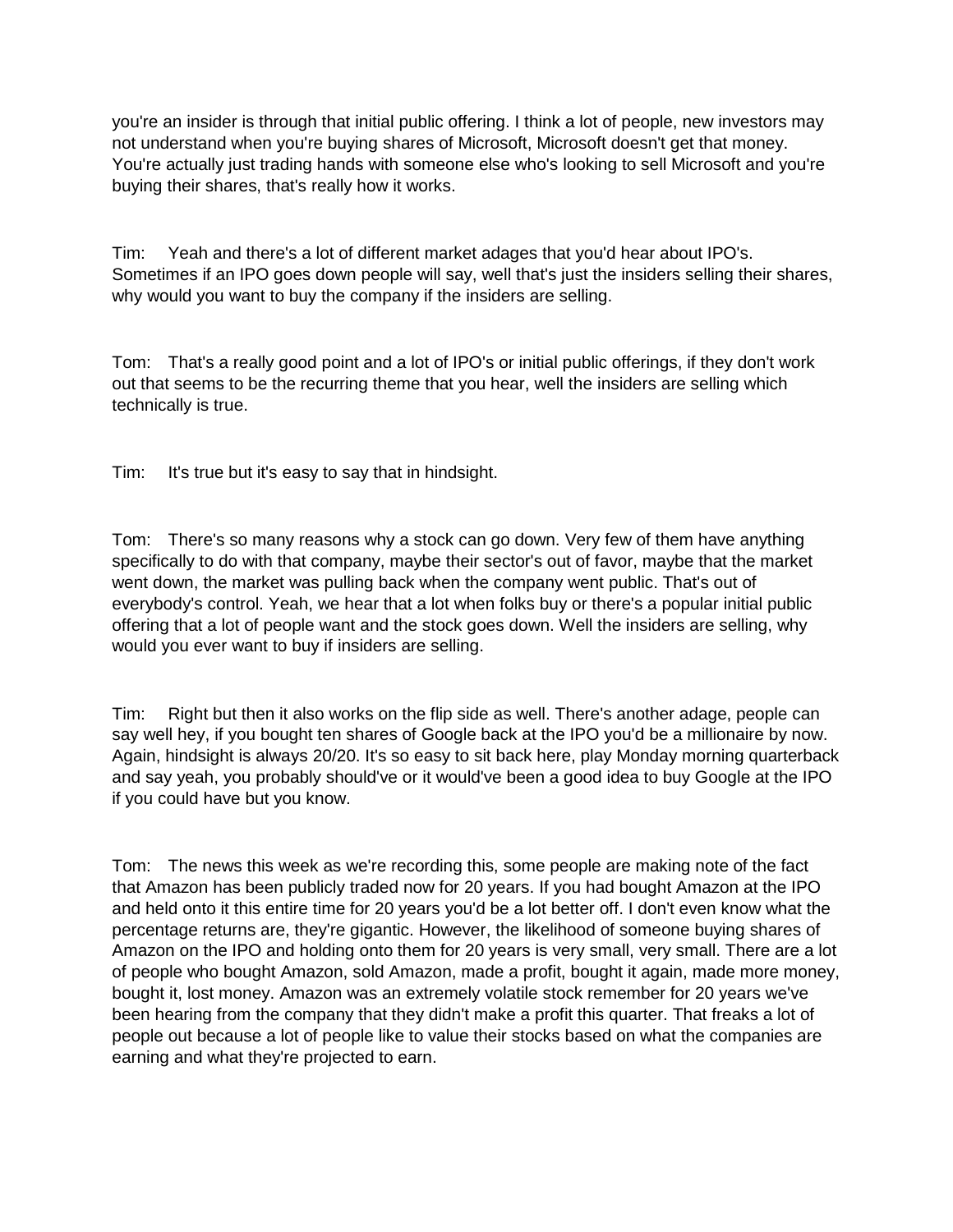If you have a company that is obviously doing billions of dollars in sales but they don't have any profit, that alarms people. That gets people very nervous. I think we're seeing the same kind of thing in some other newer companies that are trading. Brendan mentioned in one of our meetings about how Netflix had an 80% draw down at one point. To understand what draw down means, an 80% draw down would mean if you had a \$100 stock and it had an 80% draw down, that stock is now \$20. That would be hard to hold onto for anyone no matter what unless you're the mother of the chairman or the founder of the company. That would be really, really hard to do. I scoff when I see these news articles that say you know if you bought fill in the blank on the IPO and today, all these years later it's worth the national debt, 20 trillion dollars ...

Tim: It's just easier said than done when it comes down to it. The short term nature of so many people out there today just wanting to flip in and out of stocks, holding something for 20 years is not something a majority of investors do. It just doesn't happen.

Tom: It's I guess it's easy to say your broker calls you and says, you have 100 shares of, just listen to this scenario, broker calls you and says we got a hundred shares of this IPO for you. It was priced at 34, it just opened for trading at \$160 a share, what do you want to do? First of all, you don't even want to know the name, you just made 125 points for free times a hundred shares, your broker just handed you \$12,500 for free, what are you going to say?

Tim: Let's take it.

Tom: Yeah, sell it.

Tim: Yeah.

Tom: Later we'll get through the details. That happened a lot in another time. It doesn't really happen that much anymore, very difficult to get shares on the IPO. They are handed out with a microscope and a meat slicer. It's really hard for individual investors to get shares of initial public offering especially really popular initial public offerings so they're hard to come by.

Tim: Yeah, speaking of the popular public offering that's in the news today, I'm sure you all are aware of it, Snap also known as Snap Chat, currently making headlines for their IPO a couple of months ago. Just recently they had to report their first quarter earnings which were not so hot. People are wondering is it time to reconsider owning Snap Chat or Snap. You just don't know at this point.

Tom: Well, it's hard to know.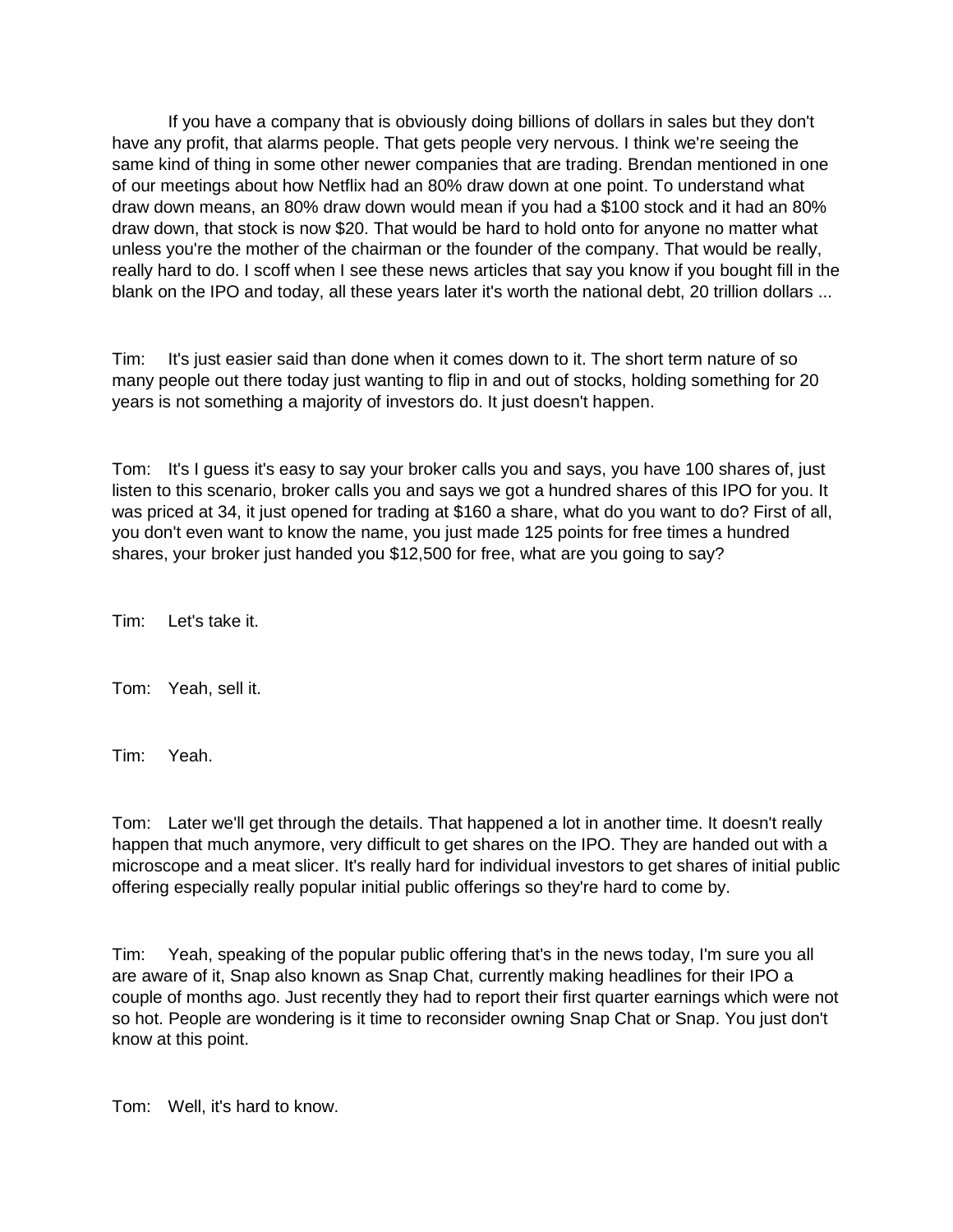Tim: Yeah.

Tom: Companies can't tell you when they file a registration statement what their earnings are going to be, well let's back up a second. It's hard for companies to even tell you when they're publicly traded what their earnings are going to be exactly in the next quarter. They'll usually give analysts a range. There are no analysts or there's very few analysts that follow companies that haven't been publicly traded yet. They won't put anything in their registration statement that's a forward looking statement about their earnings or their business prospects. You're pretty much buying them blind without a lot of information. You may get some balance sheet information to see how much debt the company has and what they're going to do in terms of retiring debt when they get some money from the stock sale. It doesn't really talk to much about what their business prospects are. That's really kind of word of mouth. A popular name like Snap Chat that was really widely anticipated. A lot of people were looking forward to this thing, don't know if it's going to work out. Facebook kind of went down the same path didn't it?

Tim: I was just going to bring that up. Facebook was originally valued at \$38 a share, within the first month or so it dropped below \$20 into the teens right after the IPO, similar to what's happening to Snap. You look at Facebook now and it's \$147 a share.

Tom: Trading a lot higher.

Tim: There really is no way of knowing. That's just one example of the way that it worked out with Facebook. I just want to stress and I think Tom would say the same, not all IPO's are going to work out the way Facebook did. That's just a prime example of one that worked out to the upside.

Tom: There's been a lot of studies out there that show that if you buy initial public offerings and just focus on IPO's a lot of them don't work out. Remember it's a business plan that you're buying into. It's not necessarily a long string of earnings like a more established company that's been around for a long time. It's really hard to gauge what the future prospects are going to be. It becomes easier to flip an IPO if you've made a quick profit in it. It's really dicey when you're getting involved with initial public offerings because there's no chart, there's very few analysts who are even going to talk about it especially when it goes into it's quiet period. There's a lot of things that are just too dicey to tell. It really is for the speculators more than anything else.

Tim: There's just a lot of risk involved in the unknowns of the IPO and you really when it comes down to it, you have to do your homework and kind of realize or be self aware enough to know if you have the risk appetite to handle buying an IPO.